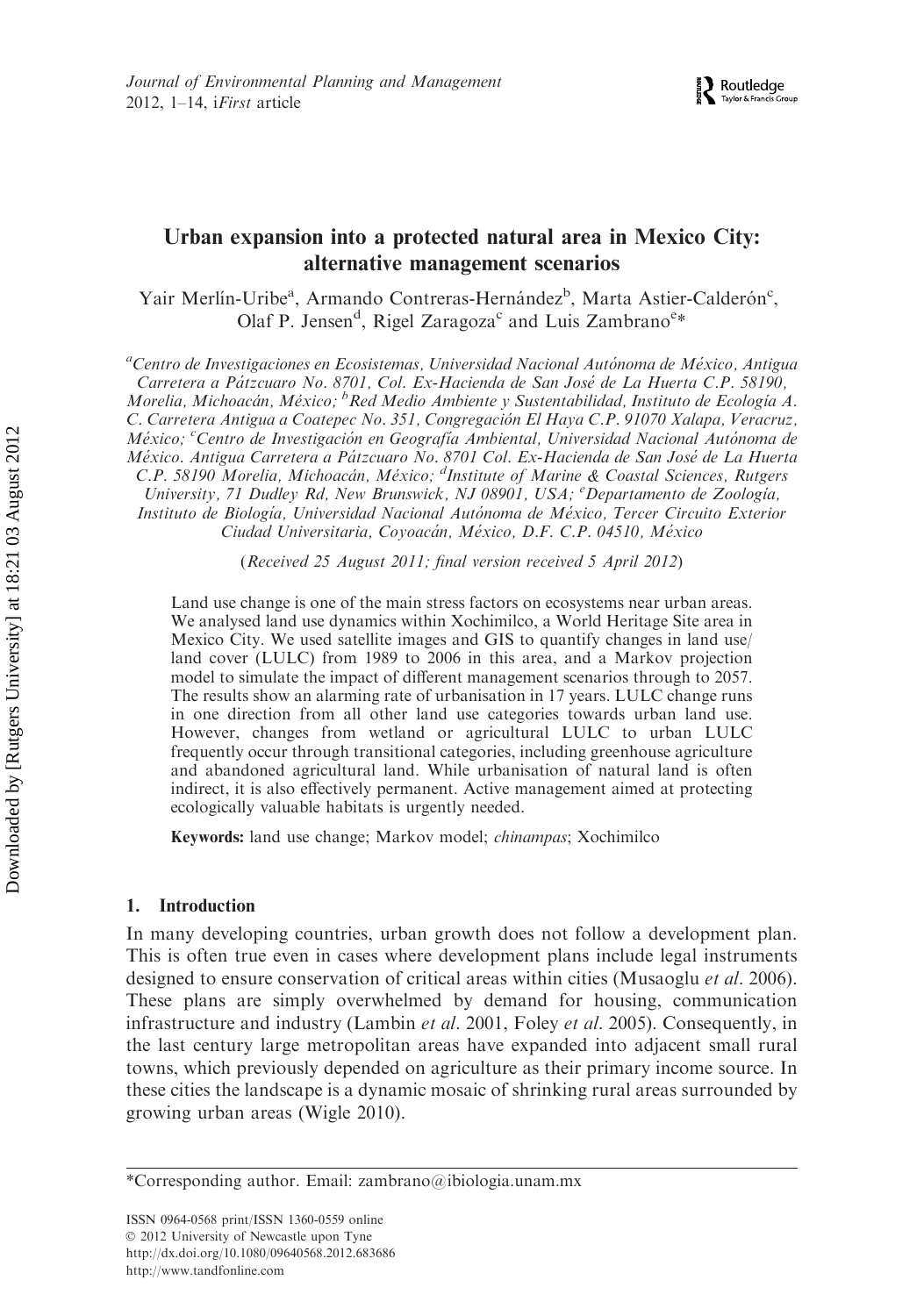Changes in land use/land cover (LULC) in urban areas affect the function and services of ecosystems in areas near cities (Lambin et al. 2001, Marshall et al. 2003, Aspinall 2004). Many of these rural lands provide ecosystem services to the urban areas, such as water, climate, food and culture, thus contributing to the sustainability of the city (Smit and Nasr 1992, Losada et al. 2000, Bowler et al. 2002, Swinton et al. 2007). For example, one of the cultural ecosystem services of these rural areas in Mexico City is the provision of land and water used for traditional forms of agricultural production called *chinampas*. Consequently, Mexico City urbanisation of rural areas is not only affecting ecosystem services such as water provision or local climate modification but also its cultural heritage.

Mexico has been urbanising rapidly. At present more than 63% of the population inhabit 343 cities which have populations larger than 250,000 (Aguilar 2002). To accommodate this rural influx, these cities have changed their landscapes by expanding into the urban-rural periphery (Losada *et al.* 2000). For example, between 1990 and 2000 the population in central Mexico City (which includes the Federal District of Mexico, the D.F.) (Wigle 2010), increased only 1.3%, while the population at the periphery (which includes 40 municipalities of the Estate of Mexico), increased by 2.9% (Aguilar 2008). The population within the D.F. alone (the south-central part of the city) is now more than 8 million people, with more than 20 million people living in the Mexico City metropolitan area (Crotte *et al.* 2011).

Official protected areas in the D.F. make up 88,442 ha (Wigle 2010), including Xochimilco, which is located in the south of Mexico City (SMA 2007). Xochimilco is also listed under the RAMSAR convention because of its high wetland value. The United Nations Educational, Scientific and Cultural Organization (UNESCO) listed this area as a World Heritage site in 1986 because of its biological and cultural attributes (UNESCO 2006). Xochimilco is a managed wetland, in which narrow canals surround land plots, called *chinampas*. This type of managed wetland is considered one of the most diverse and productive agricultural systems known to date (Jiménez-Osornio et al. 1990, González-Pozo 2010). Chinampas have been cultivated for at least six centuries and reached their maximum development between 1400 and 1600 (Rojas 1991).

However, at present traditional agriculture is not the only activity in the area. The long history of management has produced different types of land use, which are scattered, and there does not seem to be a pattern across the region. Immediate pressures that local decision makers face daily in these rural-urban areas overwhelm any agreed development and conservation plan based on previous ecological, economic or population studies. Therefore, at this spatial and temporal scale landuse changes are driven by individual decisions rather than zoning and land use plans.

For example, declining water quality has reduced traditional agricultural activities, because chinampas rely on adequate water quality in the surrounding canals. To maintain agricultural activities, approximately 20 years ago the local government promoted the use of greenhouses among traditional farmers. These facilities are less reliant on surface water quality because they obtain water from the aquifer (UNESCO 2006). As a result of government promotion, part of the traditional agricultural lands have changed to greenhouse land (Siemens 2004, Merlín-Uribe 2009). To service these greenhouses, it is necessary to build houses, communication systems, and water and sewage services, changing the landscape to urban use (Losada et al. 1998). Pesticides and herbicides used in greenhouse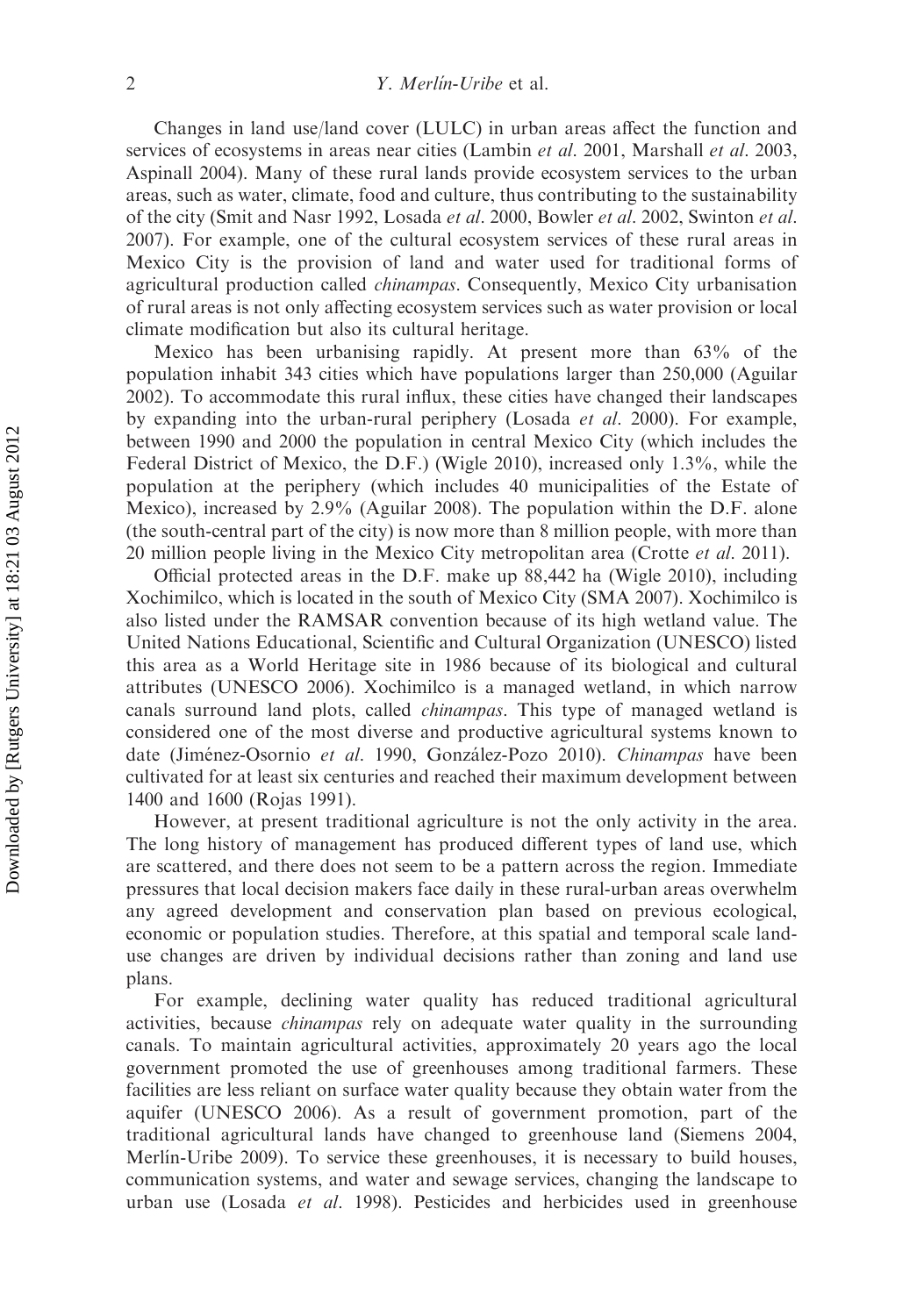agriculture lixiviate directly to the canals, which further reduces water quality for the remaining traditional farmers (Torres-Lima and Burns 2002).

Illegal housing development, which has been detected in at least 41 ha of the protected area in the past 17 years, has also contributed to urbanisation within Xochimilco. The sewage from these houses goes directly to the wetlands and lakes, further degrading water quality. Such land use changes in Xochimilco appear to be a strong driver of the decline in wetland water quality (Zambrano *et al.* 2009), and are also capable of changing food web connections (Zambrano *et al.* 2010), as well as the distribution of endemic species such as the endangered salamander, axolotl (Ambystoma mexicanum) (Contreras et al. 2009).

Most of these changes are related to the ecosystem services this wetland provides to Mexico City, such as food provisioning, air quality, favourable climate conditions, soil productivity, flood prevention in extreme rainy seasons, water provision in a city with high hydraulic stress on its water table, cultural ties from local people, and aesthetics and recreation (De Groot *et al.* 2002). Therefore, understanding land use change in Xochimilco is critical to predicting ecosystem service changes that may affect the entire city.

The goal of this research was to evaluate the dynamics of land use change in urban, wetland and traditional agricultural areas of Xochimilco during the period 1989–2006. From the observed land use transition probabilities, we developed a simple Markov model to generate projections based on the assumption that the transition probabilities observed between 1989 and 2006 will carry forward into the future. These projections provide a baseline scenario for understanding the implications of recent development patterns. By modifying the transition probabilities to reflect different management scenarios, we also illustrate alternative paths for management and conservation of this important area.

#### 2. Methods

#### 2.1. Study area

Xochimilco is located 18 km south from the centre of Mexico City and encompasses 12,200 ha of urban area, tourist areas, wetlands, secondary forest and different types of agriculture lands (Wigle 2010). Xochimilco's wetland system consists of 40 km<sup>2</sup> of canals connecting eight small lakes and two flood plain areas (Zambrano *et al.* 2009). This aquatic ecosystem represents the remnants of a larger system of five lakes: Xaltocan, Zumpango, Texcoco, Xochimilco and Chalco. All of them occupied approximately 1000 km<sup>2</sup> of the basin of Mexico in the fifteenth century (Rojas 2004).

Intense long-term development activity in Xochimilco has produced a collage of urbanised areas (mostly in the northern region) and rural and agricultural areas (in the central and southern regions). In 1989 a small area in the north of the wetland became an ecological park (Parque Ecológico de Xochimilco, or PEX).

Xochimilco receives water from the water treatment plant called 'Cerro de la Estrella', which feeds the whole aquatic system, including those canals connecting chinampas and the wetland, from the southwest and moves to the northeast ending in a connection to the 'Gran Canal', a sewage system for the city. The shallow wetland conditions of this area attract 140 species of migratory birds during winter (UNESCO 2006, Zambrano et al. 2009). There are two aquatic endemic species: the axolotl (Ambystoma mexicanum) and the crayfish (Cambarellus montezumae) (Zambrano et al. 2009, Contreras et al. 2009).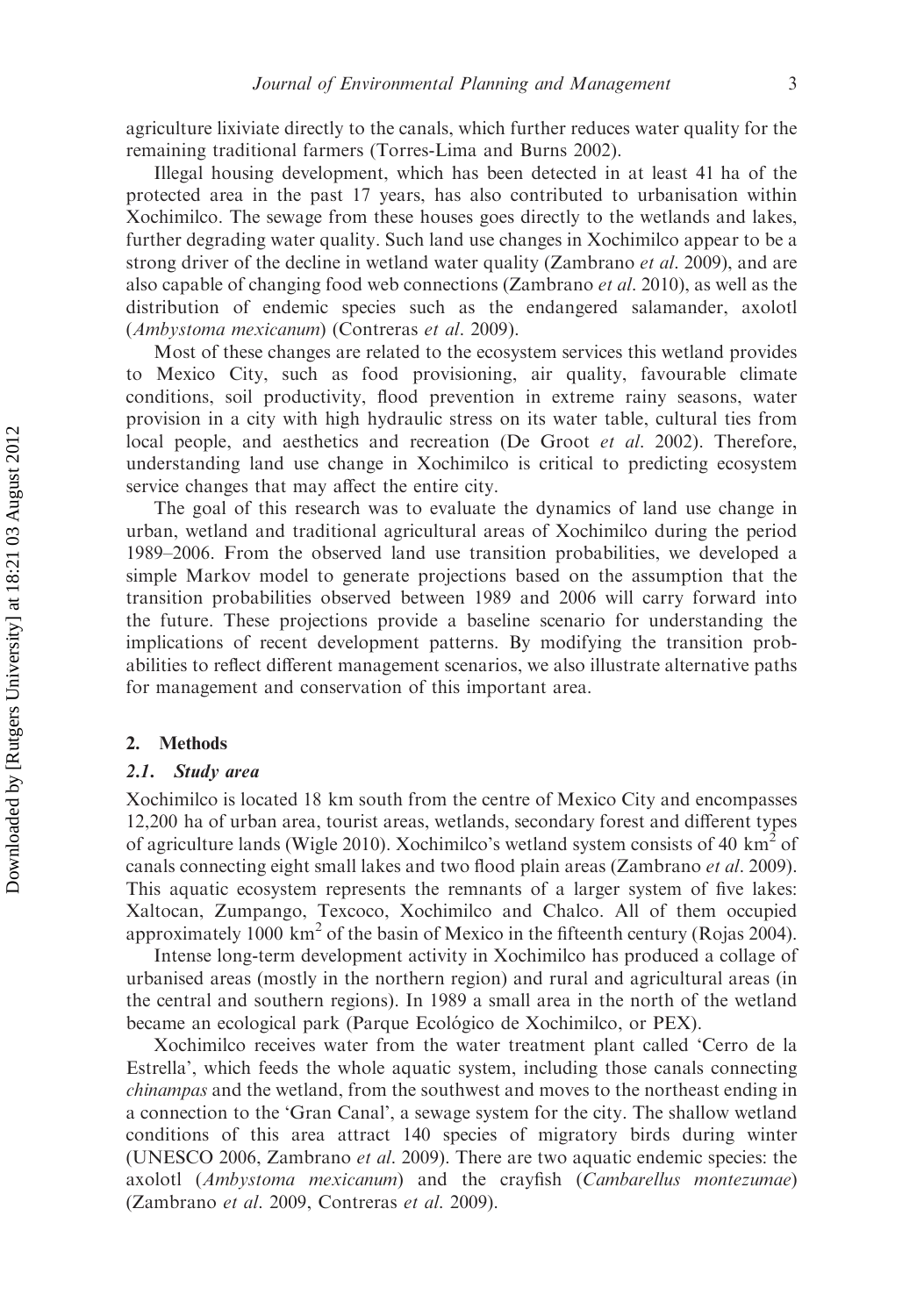This research focuses on a polygon of 10,672 ha in the centre of Xochimilco wetland and the urban area around it. Within this area, 2,657 ha (25%) are considered to be Protected Area (SMA 2007), in which land uses are mixed among different types of agricultural, wetland, and forested areas (Aguilar 2008).

#### 2.2. Land use analysis

We used a Landsat 5 TM 30 m multispectral satellite image for 1989 and a Quickbird 2 m multispectral satellite image for LULC classification in 2006. Both images were geo-referenced and radiometrically calibrated to enable comparison between them. For georeferencing, we used orthophotos of the studied area (INEGI 2000). Estimates of transition rates (and their uncertainty) would probably be improved by using images from more than two different years. However, such images are not yet available, and understanding LULC change is an urgent concern. Therefore, we decided to proceed using the best available information.

Polygon delineation of land use classes was based on visual interpretation carried out by a team of biologists and geographers, using criteria such as tone, texture, patterns, edge shape and size, which are more accurate than digital corroboration in complex systems (Chuvieco 2002). To generate the map with polygons of land use in 1989, we used aerial photographs from 1990 (1:12 000) to interpret the 1989 Landsat image at a scale of 1:75 000 (at a higher resolution, visual interpretation becomes difficult). To generate the polygons from the 2006 image, we started with the polygons generated from classification of the 1989 image, matched these polygons to the corresponding area in the 2006 image, and corrected any differences produced by changes in land use over years.

Ground truthing of the LULC classifications from the 1989 image was based on orthophotos of the studied area (INEGI 2000). To ground truth the 2006 LULC classifications, we conducted field observations at 200 random sites within the study area in 2007. In this field validation, we performed individual interviews with local farmers using maps, images and pictures. We also interviewed key informants, such as historians and social leaders of the community, with historic knowledge of the area for land use interpretations for both years.

Interpretation of the satellite imagery resulted in two maps with nine LULC categories based on human activities (urban or agriculture) and type of cover (wetlands, vegetation or forest). We used the urban category (URB) for land with housing and other human activities such as commerce and industry. We divided agricultural areas into three categories based on their production method: conventional agriculture (CA), chinampa agriculture (CHI) and greenhouse agriculture (GH). Two of the agricultural categories also occurred in a transitional state, chinampa agriculture in transition (CHT) and conventional agriculture in transition (CAT). The transition category was applied to areas having many small patches from another category, which suggest a land use change was in progress. The wetland (WET) land cover category included any type of aquatic system (temporary or permanent lakes and canals). Terrestrial ecosystems were divided into secondary forest (SF) (reforested areas) and scrub and grasslands (SG) (abandoned areas or without any current use) (Table 1).

From the maps produced from 1989 and 2006 imagery, we generated two raster datasets containing the land use categories described above at a resolution of 20 m using ArcGIS 9.3. This resolution was appropriate for the studied area and land use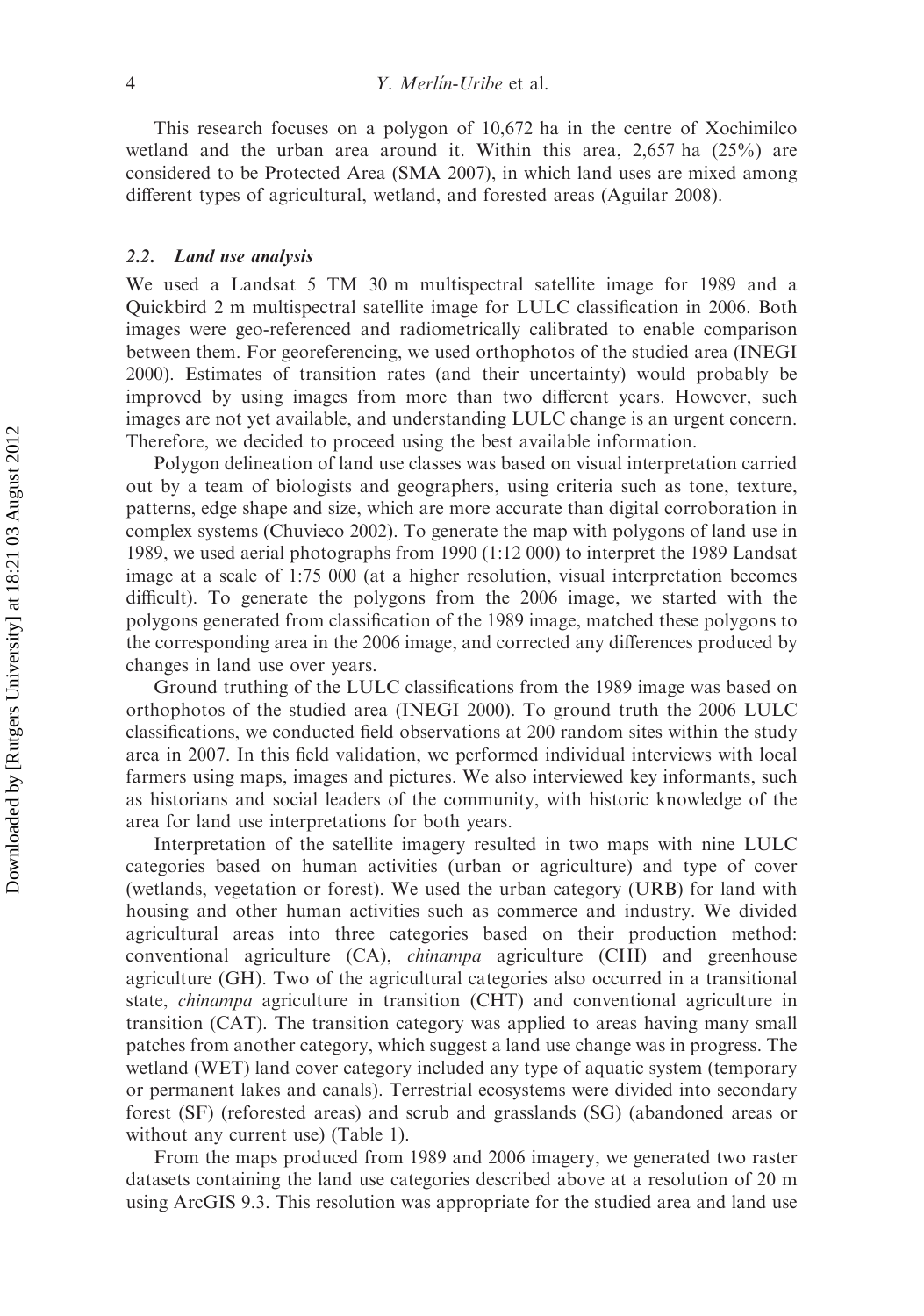| Urban (URB)                                     | Land with houses, pavement and communication<br>infrastructure with public services.                                                                                                                                                                                                        |
|-------------------------------------------------|---------------------------------------------------------------------------------------------------------------------------------------------------------------------------------------------------------------------------------------------------------------------------------------------|
| Conventional agriculture<br>(CA)                | Agriculture without irrigation, food crops such as corn<br>and beans.                                                                                                                                                                                                                       |
| <i>Chinampa</i> agriculture<br>(CHI)            | Traditional agriculture in which a plot of land is surrounded on at<br>least three sides by canals with water and trees <i>ahuejotes</i> ( <i>Salix</i> )<br><i>boplandiana</i> ) at the edges. The <i>chinampas</i> are generally used to<br>grow vegetables such as lettuce and purslane. |
| Greenhouses (GH)                                | Industrialised agriculture with buildings and facilities;<br>greenhouses are made of plastic and steel. Devoted to<br>production of flowers such as poinsettia and tulips.                                                                                                                  |
| Chinampa agriculture<br>in transition (CHT)     | <i>Chinampas</i> with at least 25% abandoned or urbanised land.                                                                                                                                                                                                                             |
| Conventional agriculture<br>in transition (CAT) | Agriculture lands abandoned or with at least 25% of area with<br>houses.                                                                                                                                                                                                                    |
| Wetlands (WET)                                  | Any water body (temporary or permanent) within the study area<br>(canals, lakes and inundated areas) less than 3 m depth.                                                                                                                                                                   |
| Secondary forest (SF)                           | Reforested areas, mainly urban parks.                                                                                                                                                                                                                                                       |
| Scrub and grasslands<br>(SG)                    | Terrestrial lands without any agricultural or urban activity.<br>Vegetation is scrub and grass. Also includes abandoned lands.                                                                                                                                                              |

Table 1. Description of land use/cover classes.

categories in order to maintain real boundaries between entities or polygons (Berry 1995). We processed these raster datasets to generate a change detection matrix, which included each land use category and its area obtained from the 1989 and 2006 images. Changes were computed by means of a cross-tabulation of the LULC change from 1989 to 2006, using IDRISI Kilimanjaro.

## 2.3. Management projections

We used a Markov projection model to extrapolate LULC changes observed between 1989 and 2006. Such models permit prediction of general patterns of LULC change in the whole system, but they are not spatially explicit. In Xochimilco, fine scale patterns of LULC change are difficult to predict as they are largely a function of individual decisions rather than zoning and development planning (see above). Spatially explicit models are useful to understand land use changes and generate projections, but they require a detailed and quantitative understanding of the drivers of land use change. Such knowledge is not available in this particular case.

We calculated a land use transition matrix based on comparisons of the categorised images in 1989 (t1) and 2006 (t2). This transition matrix was used in a Markov model to generate a baseline projection (BSL), assuming no change in transition rates from the first two periods. This is a plausible scenario considering that Mexico City's population growth is stabilising as it reaches the limits of water and land availability.

We then modified land use transition rates to generate projections simulating conservation and restoration strategies. The general assumption of the four projections is based on the idea that a healthy agricultural activity (socially and economically) will help to strengthen rural barriers, thus containing the pressure to urbanise the area. In other words, a wealthy farmer would not abandon his lands. The restoration of the wetland will be a natural barrier for any urbanisation attempt. We generated the following projections: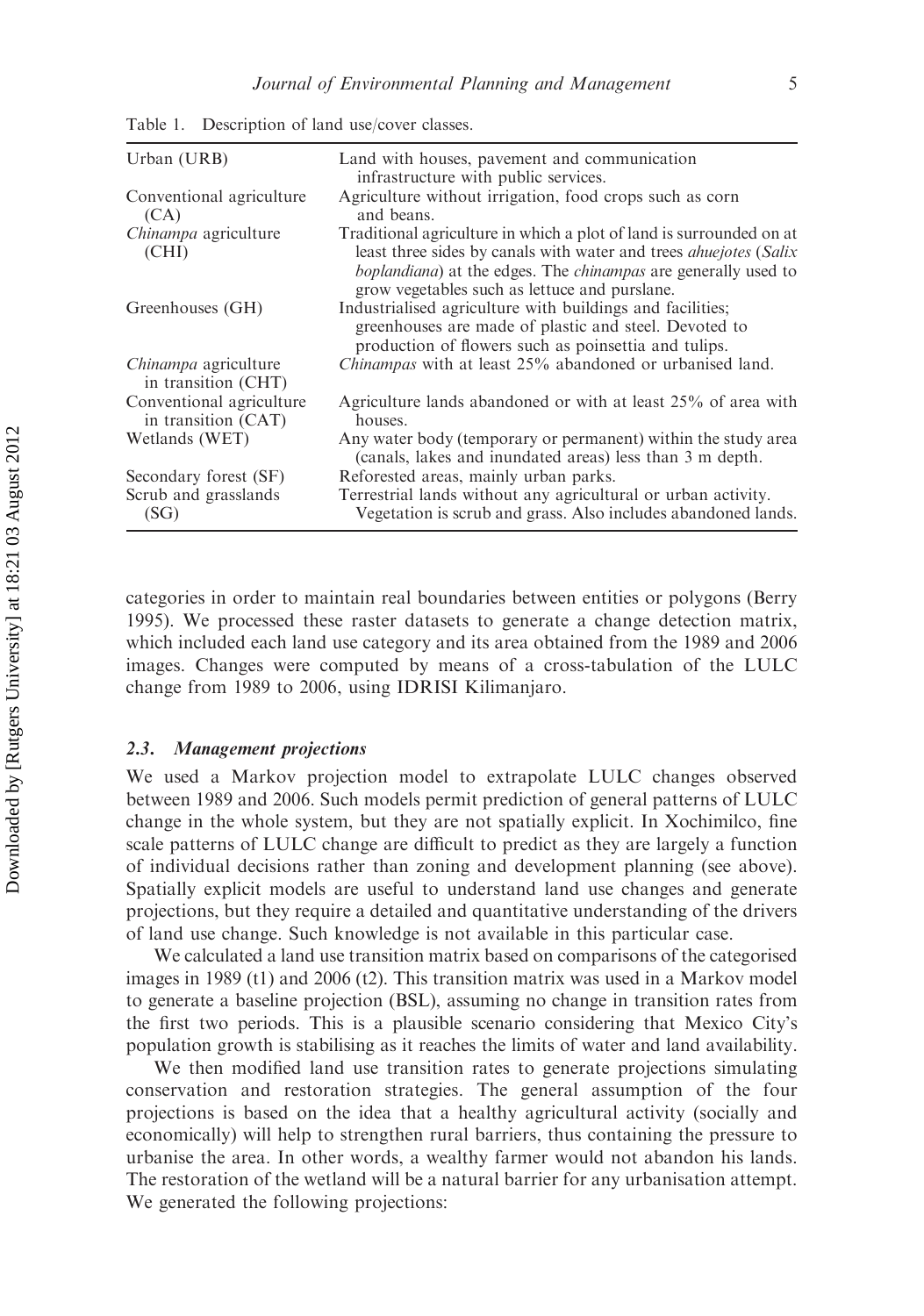- (1) Protection of conventional agriculture lands (PCA). This strategy promotes conventional agriculture using economic subsidies. There are many governmental programmes (local and federal) promoting agricultural activities and payment for ecosystem services.
- (2) Preservation of chinampa agriculture (PCHA). This strategy is based on the development of local markets to encourage people to return to agricultural activities by increasing their income, generating a fair market (Valiente et al. 2010). In recent years there has been a growing movement to preserve the area by encouraging producers to sell their products directly to consumers.
- (3) Actively increasing wetland areas within a conservation area (IWE). This strategy is based on hydrological programmes to capture water during the rainy season, avoiding inundations in lowlands in Mexico City, and storing the water for the dry season. This project is now in its initial stages.
- (4) A complete ecosystem management strategy that includes all of the other three strategies together to promote the provision of ecosystem services (ESPL). This strategy attempts to find optimal trade-offs in management of these different land uses. This is the most difficult programme since most of the stakeholders must agree.

To understand the system response for each management programme, we simulated each scenario across varying degrees of protection from 0% (no change from the baseline) to 100% (the probability of change to a particular land use was set to one). For example, under a scenario of 50% protection of wetlands, all transition rates from wetland to another land use category were reduced by 50% and the probability of land remaining as wetland was correspondingly increased. Therefore the sum of transition rates from wetland remained equal to one. In the ESPL scenario, we modified transition rates for all three categories simultaneously. Results for each scenario are plotted across varying degree of protection (0–100%).

## 3. Results

Land use images in 1989 showed urban areas surrounding agricultural lands and natural and secondary vegetation covers (Figure 1). The percentage of area occupied by urban lands (URB) was 46.7%, conventional agriculture (CA) occupied 24.4% and wetlands (WET) occupied 12.4%. Other land uses had lower proportions such as *chinampa* agriculture (CHI) with 7.4%; scrub and grasslands (SG) with 4.8%; conventional agriculture in transition (CAT) at 1.9%; secondary forest (SF) at 1.1%; *chinampa* agriculture in transition (CHT) 1.2%; and greenhouse agriculture (GH) at only 0.02% (Table 2). These percentages changed in 2006 with an increase of URB to 57.2%, SG increased to 4.9%, while CAT and SF decreased to 3.6 and 4.5%. The area occupied by GH in 2006 was 100 times larger than in 1989, increasing to almost 2.3% of the total area. Other land uses decreased, such as CA 12.8%, WET 6.2% and CHI to 2.5% (Table 2 and Figure 2).

Cross-tab matrix analysis (Table 3) and a transition probability diagram (Figure 3), give a path of land use change between categories. For example, 371.48 ha of the chinampa agriculture (CHI) changed to transitional state (CHT) and 85.44 ha of land in this transitional state changed to greenhouse agriculture, which the transition probabilities suggest will ultimately convert to urban land use (Figure 3).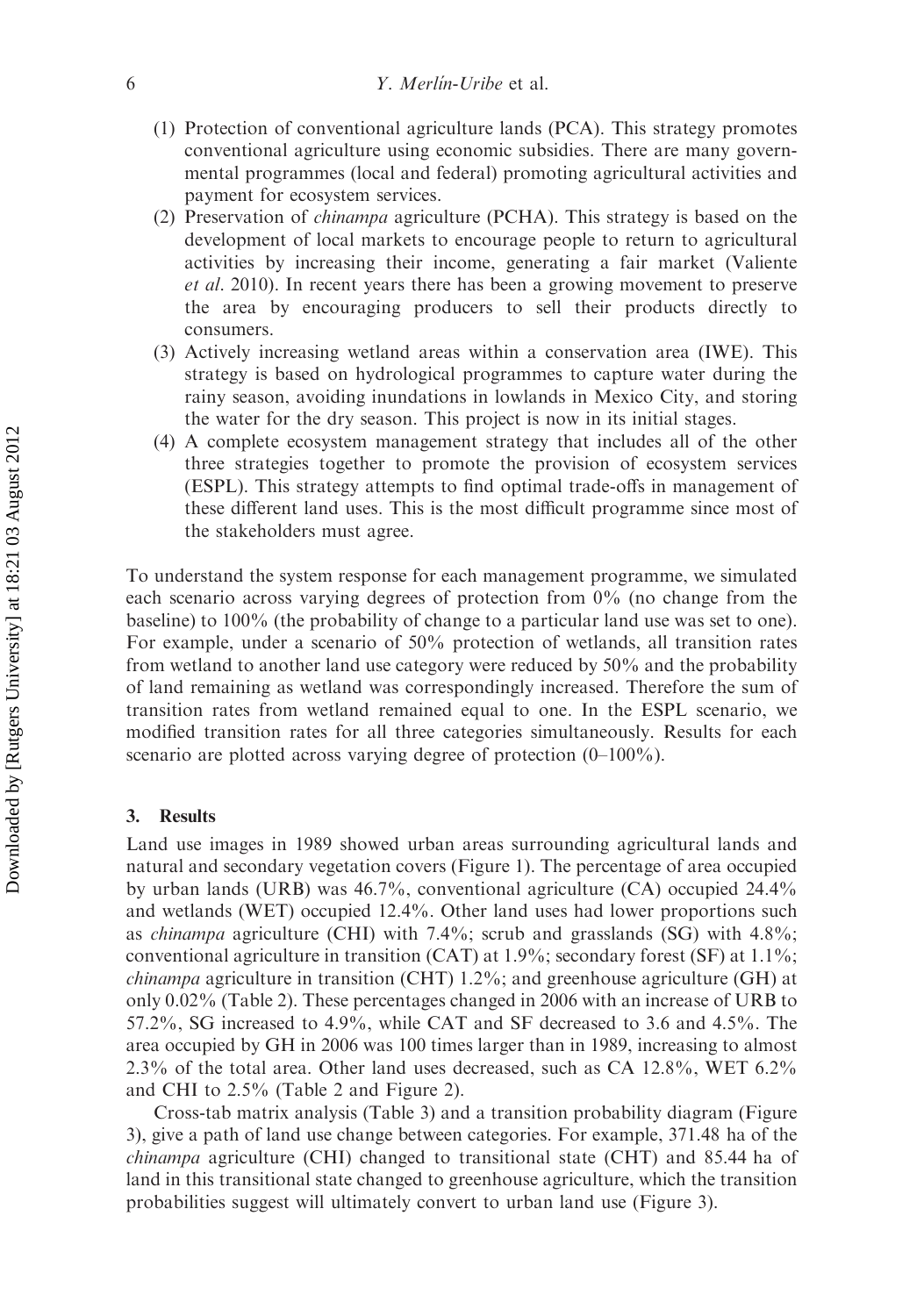

Figure 1. Land use/land cover change at Xochimilco between 1989 and 2006.

|                                                        |           | 1989         | 2006      |              |
|--------------------------------------------------------|-----------|--------------|-----------|--------------|
| Land use/cover                                         | Area (ha) | Area $(\% )$ | Area (ha) | Area $(\% )$ |
| Urban $(UR)$                                           | 4984.36   | 46.7         | 6107.22   | 57.2         |
| Conventional agriculture (CA)                          | 2603.78   | 24.4         | 1364.73   | 12.8         |
| <i>Chinampa</i> agriculture <i>(CHI)</i>               | 788.92    | 7.4          | 262.00    | 2.5          |
| Greenhouse agriculture (GH)                            | 2.00      | 0.0          | 244.36    | 2.3          |
| <i>Chinampa</i> agriculture in transition <i>(CHT)</i> | 130.71    | 1.2.         | 652.52    | 6.1          |
| Conventional agriculture in transition (CAT)           | 201.64    | 1.9          | 381.14    | 3.6          |
| Wetland (WT)                                           | 1322.84   | 12.4         | 661.75    | 6.2          |
| Secondary forest (SF)                                  | 121.43    | 1.1          | 480.21    | 4.5          |
| Scrub and grassland (SG)                               | 516.44    | 4.8          | 518.19    | 4.9          |
| Total                                                  | 10672.12  | 100.00       | 10672.12  | 100.00       |

Table 2. Area measurements of land use/cover change within study area for 1989 and 2006.

From this matrix, a projection to the year 2057 (i.e. three 17-year time intervals beyond 2006) gives contrasting results depending on the scenario chosen. The baseline scenario (BSL), using the same trend of the previous 17 years, projects all LULC categories of ecological importance, such as conventional agriculture, chinampa agriculture and wetlands, will all but disappear (Figure 4a). Agricultural land use areas increased between 1989 and 2006 but are expected to slowly decline as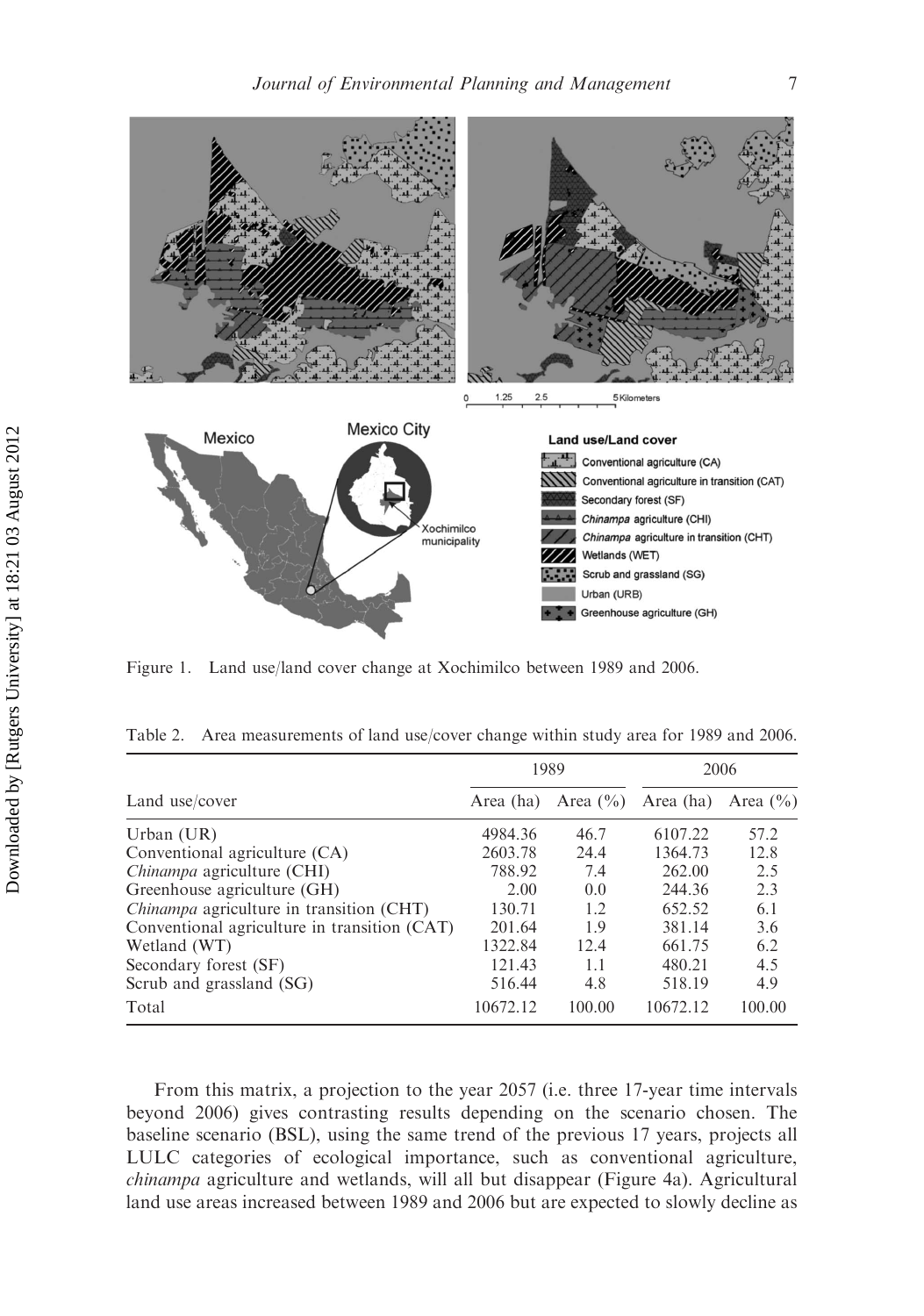

Figure 2. Land use/cover change between 1989 and 2006. Negative values are losses. Conventional agriculture, Chinampa agriculture and wetlands are the land uses with more losses, some of this missing area changed to urban, which increased by 10.5% in the study area. Notes: Abbreviations: Urban (URB); Conventional agriculture (CA); Chinampa agriculture (CHI); Greenhouses (GH); Chinampa agriculture in transition (CHT); Conventional agriculture in transition (CAT); Wetlands (WET); Secondary forest (SF); Scrub and grasslands (SG).

|            | 1989    |            |        |            |            |            |          |                   |           |         |
|------------|---------|------------|--------|------------|------------|------------|----------|-------------------|-----------|---------|
| 2006       | CA.     | <b>CAT</b> | SF     | <b>CHI</b> | <b>CHT</b> | <b>WET</b> | SG       | URB               | <b>GH</b> | Total   |
| <b>CA</b>  | 1134.71 | 0.0        | 0.21   | 0.22       | 0.0        | 71.79      | 157.72   | 0.04              | 0.04      | 1364.73 |
| <b>CAT</b> | 337.14  | 0.0        | 0.0    | 26.33      | 2.83       | 14.56      | 0.0      | $0.15 \quad 0.13$ |           | 381.14  |
| <b>SF</b>  | 208.45  | 0.0        | 97.33  | 0.62       | 0.0        | 172.7      | 0.0      | 1.08              | 0.03      | 480.21  |
| <b>CHI</b> | 7.37    | 0.0        | 0.0    | 244.8      | 0.0        | 9.63       | 0.0      | 0.13              | 0.07      | 262.0   |
| <b>CHT</b> | 72.96   | 0.0        | 0.0    | 371.48     | 32.05      | 175.95     | 0.0      | $0.08 \quad 0.0$  |           | 652.52  |
| WET        | 72.52   | 0.0        | 0.1    | 49         | 0.0        | 539.99     | 0.0      | $0.12 \quad 0.02$ |           | 661.75  |
| SG         | 93.09   | 3.16       | 0.0    | 0.0        | 0.0        | 186.78     | 235.08   | $0.05 \quad 0.03$ |           | 518.19  |
| <b>URB</b> | 595.98  | 197.25     | 23.79  | 41.73      | 10.39      | 130.39     | 123.64   | 4982.55           | 1.5       | 6107.22 |
| <b>GH</b>  | 81.56   | 1.23       | 0.0    | 54.74      | 85.44      | 21.05      | $\Omega$ | $0.16 \quad 0.18$ |           | 244.36  |
| Total      | 2603.78 | 201.64     | 121.43 | 788.92     | 130.71     | 1322.84    | 516.44   | 4984.36 2.0       |           |         |

Table 3. Cross-tabulation. Area of land use/land cover that changed between 1989 (columns) versus 2006 (rows).

Notes: Abbreviations: URB, Urban; CA, Conventional agriculture; CHI, Chinampa agriculture; GH, Greenhouse; CHT, Chinampa agriculture in transition; CAT, Conventional agriculture in transition; WET, Wetland; SF, Secondary forest; SG, Scrub and grassland. Values are area (hectares) that changed from one class to another. For example, 244.8 ha of land classified as CHI in 1989 remained as CHI in 2006, while 371.48 ha of this land were converted to CHT and 54.74 ha to GH.

their primary sources (conventional agricultural lands) are reduced. If recent trends continue, by 2057 we expect urban areas will cover most of the 10,000 ha study area.

In the protection of conventional agriculture scenario (PCA) (Figure 4b), the area of this land use category was conserved. However, all other categories except urban were reduced, particularly the *chinampa* agriculture. In the *chinampa* protection scenario (PCHA), land devoted to chinampas increased 10-fold with 100% protection relative to the baseline projection. Wetland was unaffected; transitional chinampa agriculture (CHT) and urban areas decreased substantially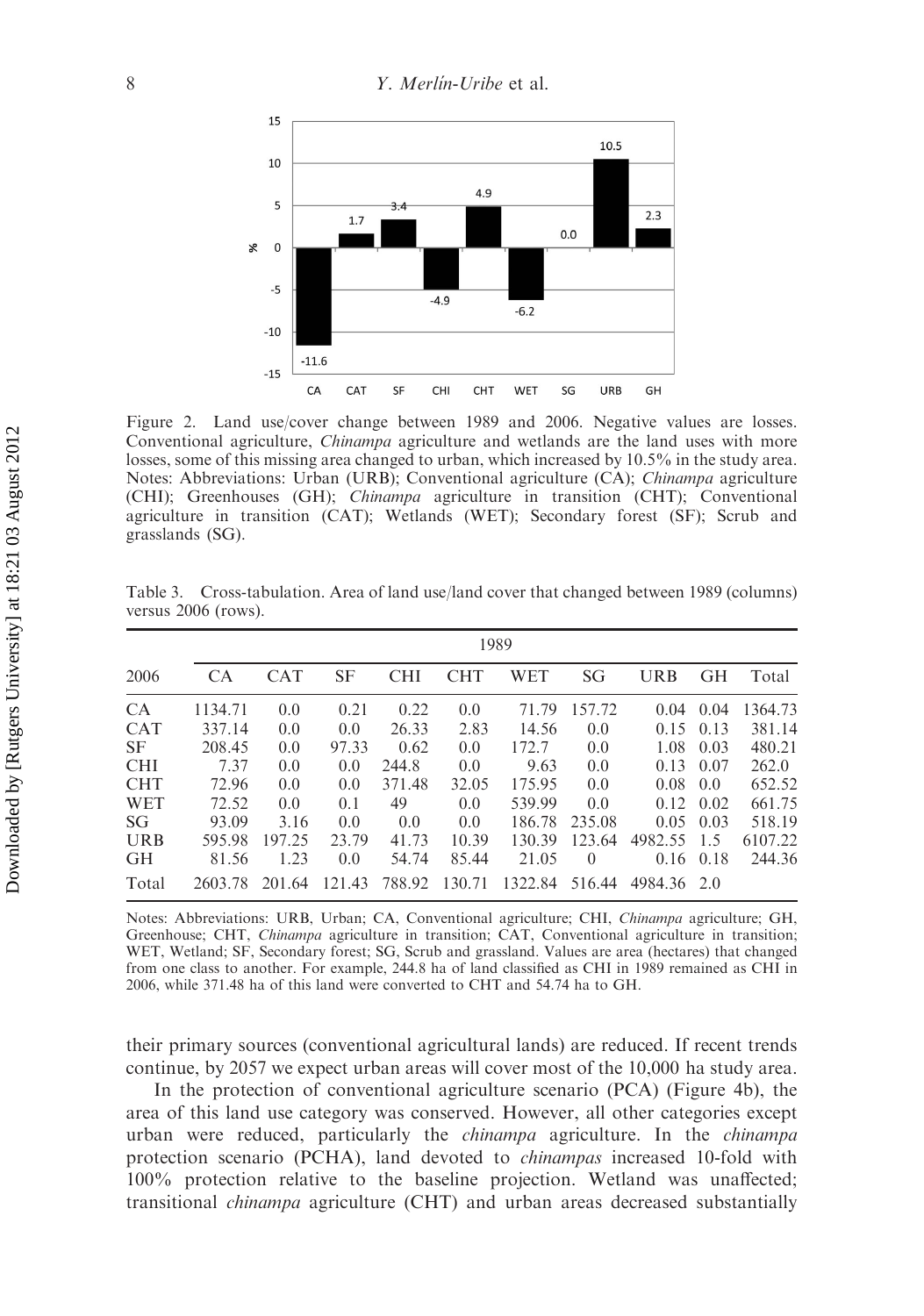

Figure 3. Primary relationships in land use/land cover change dynamics. The diagram shows the probability that one land use/land cover change to another, for example, CHI (chinampas) has 50% probability to change to CHT (*chinampas* in transition), CHT has 69% to change to GH (Greenhouse) and GH has 65% to change to URB (urban). Arrows indicate transitions between land use category. Gross lines indicate higher values of transition rate. Values indicate transition probabilities. Superscript 'S' indicates probability of remaining with no change. CA (Conventional Agriculture), CHI (Chinampa Agriculture; WET (Wetlands); SF (Secondary Forest); CAT (Conventional Agriculture in Transition); CHT (Chinampa Agriculture in Transition); SG (Scrub and Grassland); GH (Greenhouses); URB (Urban).

relative to the baseline scenario (Figure 4c). In the increased wetland scenario (IWE), wetland loss stopped at high levels of protection while conventional agriculture lands were relatively unaffected (Figure 4d). In this scenario, the urban growth rate was also reduced and transitional *chinampa* agriculture had a significant reduction relative to the baseline scenario. In the last scenario (ESPL), where conventional agriculture, chinampa agriculture and wetlands were conserved equally, growth of urban areas in Xochimilco nearly stopped and transitional lands decreased significantly (Figure 4e). However, none of the three protected categories increased as much as they did under scenarios in which they were each the sole focus of protection.

#### 4. Discussion

The process of urbanisation at the edge of Mexico City is similar to cities where rural and natural areas have been replaced by urban land (Kumar 2009, Torres-Vera et al. 2009, Yan et al. 2009). A land use comparison between 1989 and 2006 shows a reduction in wetlands and *chinampa* agriculture, and consequently a reduction in the ecosystem services these land types provide, which is close to US\$30 million in a preliminary study using only three services: water quality, biodiversity and carbon capture (Aguilar et al. in revision).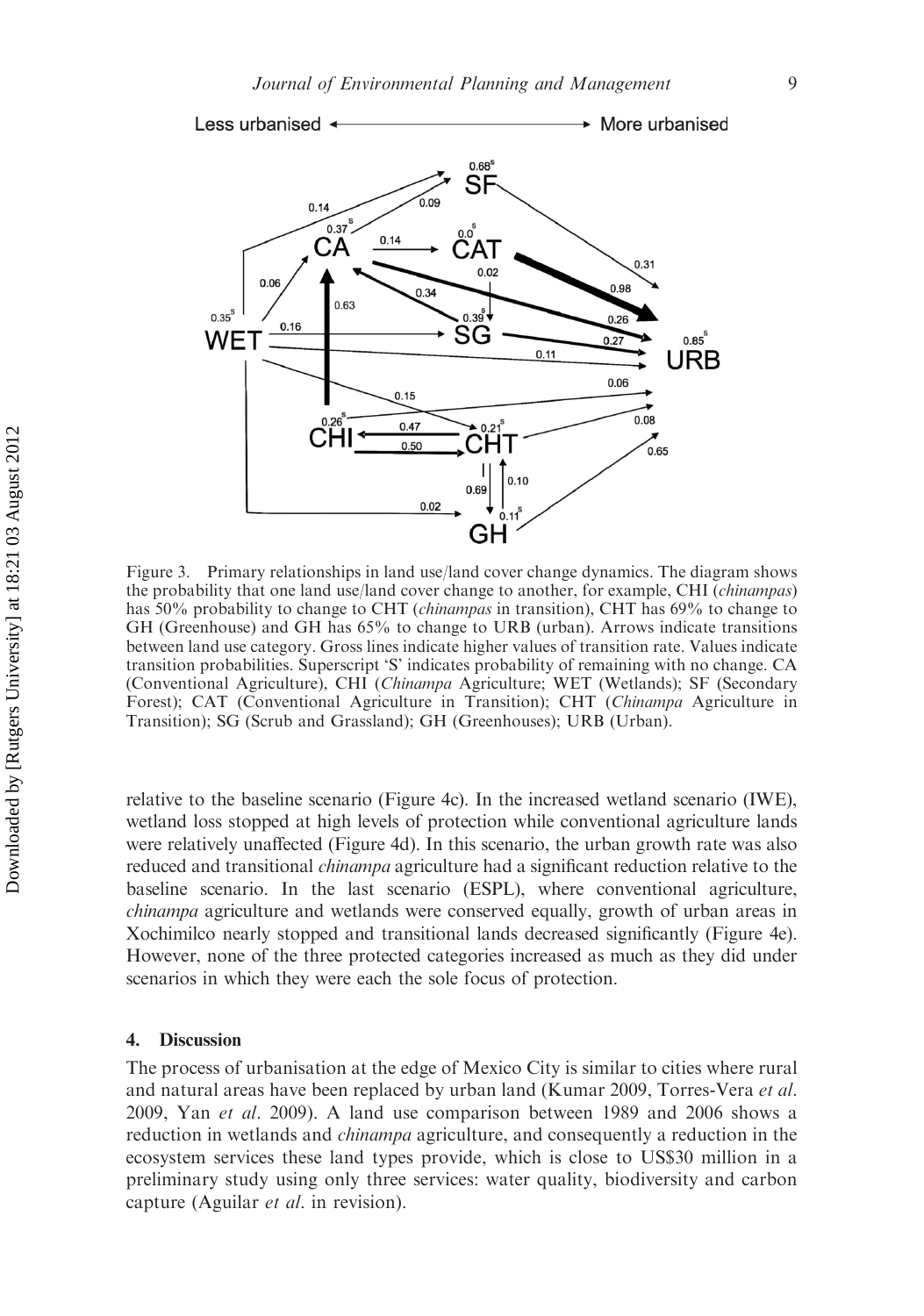

Figure 4. Land use/land cover scenarios projected from land use dynamics between 1989 and 2006. (a) Scenario BSL – Baseline scenario. Filled circles: observed during land use/land cover change evaluation and open circles: projected to 2050. (b) Scenario PCA – Protection of conventional agriculture land; (c) Scenario PCHA – Improving conditions to impulse Chinampa agriculture; (d) Scenario IWE –Wetland increase and (e) Scenario ESPL – increase wetlands, agricultural land, and *chinampa* agriculture. Predicted changes in the area of the following land use land cover types as the percentage of protection of agricultural lands increases from 0% to 100%. Lines: CA (Conventional agriculture); CHI (Chinampa agriculture); WET (Wetlands); SF (Secondary forest); CAT (Conventional agriculture in transition); CHT (Chinampa agriculture in transition); SG (Scrub and grassland); GH (Greenhouses); URB (Urban). See Line Legend to right of graphs. All areas are presented relative to the area expected under the baseline scenario (observed 1989–2006 transition probabilities).

#### 4.1. Land use changes

Since 1989, the urban area in Xochimilco increased by nearly 1000 ha, mostly from conversion of conventional agricultural land. This change has been masked by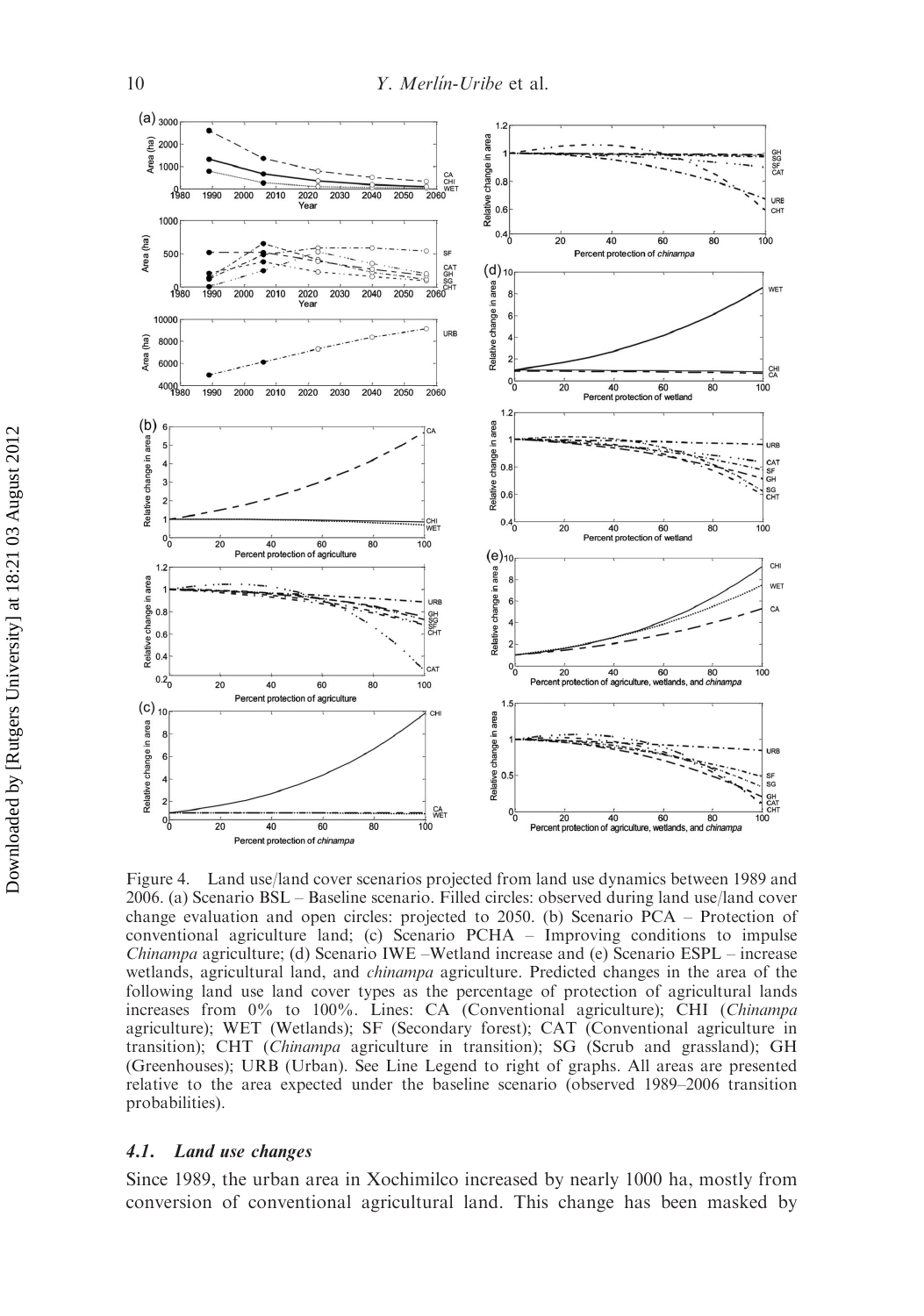transitional land use categories, evident in the transformation of 250 ha from chinampa agriculture to conventional agriculture in transition.

The path of land use change appears to flow from less managed land use (wetland) to urban, transitioning through categories such as conventional agriculture and chinampas. As these rural lands are abandoned, they do not go directly to urbanisation but to transitional categories or secondary forest. Therefore, a global change to urban use is a clear pattern over the years, but causes seem to be masked by transitional categories. These intermediate categories play an important role in land use change by facilitating urbanisation in protected wetland and agricultural areas. A wetland area that is protected from direct urban development can pass through transitional stages that result in eventual urbanisation after a few years. Transitional stages confirm the abandonment of agricultural lands, which is part of a positive feedback loop (Prol-Ledesma et al. 2002).

The conversion of wetlands to transitional LULC categories is one of the most conspicuous and worrying changes in this process because wetlands provide many ecosystem services to the area. For example, wetlands increase water quality for chinampa agriculture. Wetlands also have an active role in maintaining the microclimate of the city.

Secondary forest coverage increased substantially between 1989 and 2006 due to the creation of the Ecological Park of Xochimilco (PEX) in 1993. This park included the reforestation of 1,100 ha of agricultural land and produced 3,000 ha of protected wetlands and traditional agricultural lands (UNESCO 2006).

## 4.2. Future projections of the land use

Land use projections suggest that at the current rate of urbanisation, most of the areas providing ecosystem services will disappear by 2057. Their reduction follows a pattern of exponential decay, while the transitional categories increase in the first years before slowly declining. Therefore, in the near future land abandonment will be intensified for a short period of time, reducing the capacity of the system to provide services. However, lands from these transitional stages can be restored to their previous categories, which will allow time to create management programmes. This baseline projection serves as a point of comparison for management scenarios in which specific land use categories are protected.

Matrix interactions in the projection scenarios in which conventional agriculture, traditional agriculture or wetlands are protected seem to have a similar behaviour. The chosen category grows fast while the rest of the categories are depleted at different speeds but in similar ways. This is possibly explained by the type of interactions and rates of transition these categories have, which are quite similar. However, the projection in which protection of *chinampas* is encouraged seems to produce a higher reduction of urban lands (relative to the baseline scenario) than the others. Therefore, protection of chinampas could be one of the most effective ways to reduce urban growth in the area. The small area occupied by greenhouses increased significantly in proportion. Greenhouse LULC went from almost zero to 231 ha in just two decades. The transition probabilities suggest that greenhouse land will change to urban, supporting the idea that this type of agriculture is the base for urbanisation in the area.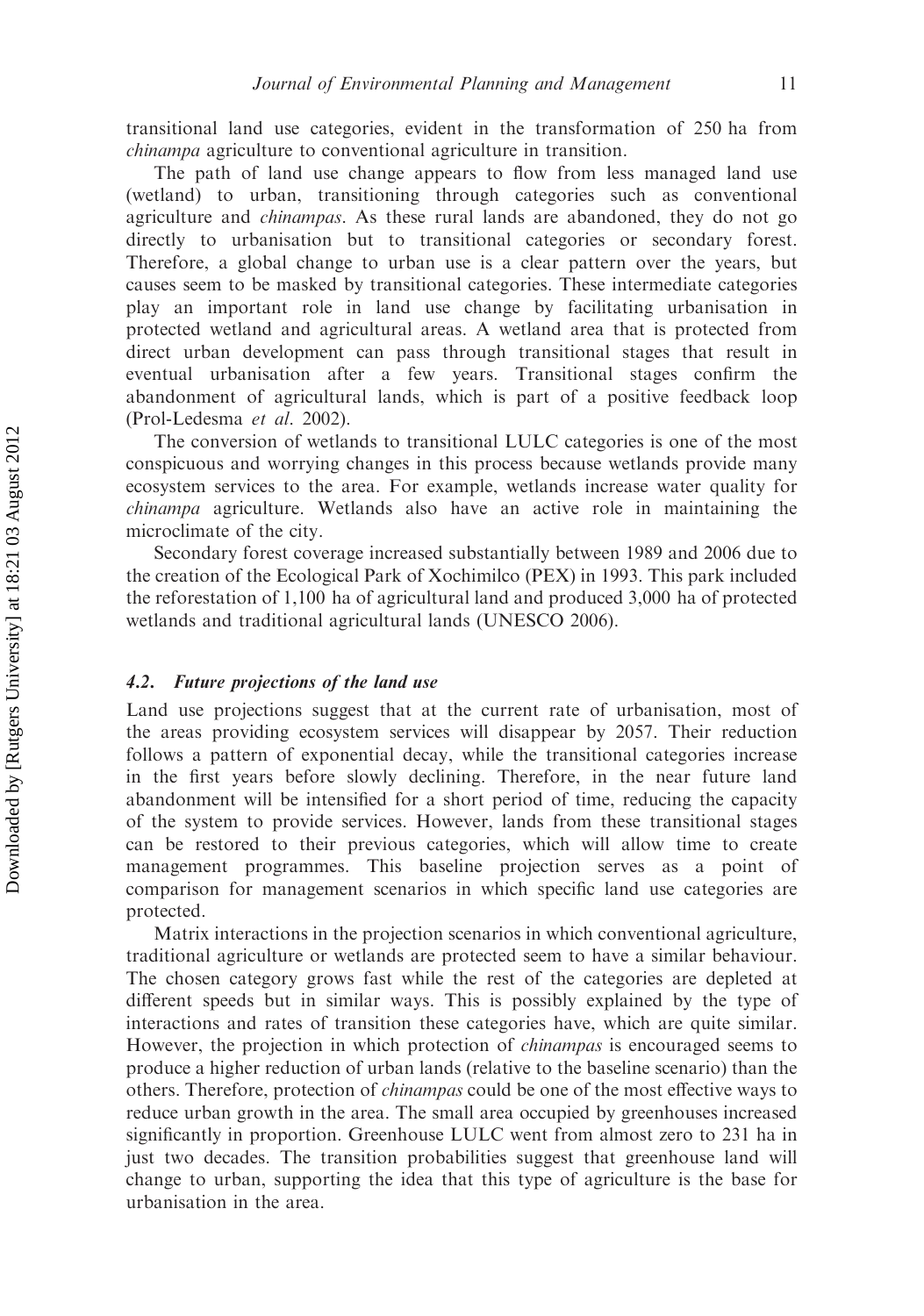## 4.3. Management policies

Programmes that promote a return to chinampa agriculture or reinforce protected areas by implementing wetland conservation policies seem to be effective in the reduction of the urban growth. Agricultural activities in restored *chinampas* can provide ecosystem services to the city such as food, water infiltration, microclimate regulation, and carbon capture and storage (if compost is used as a fertiliser).

All of the conservation scenario projections show a reduction of transitional land use categories and therefore a reduction in urbanisation, as most urbanisation occurs via these transitional categories. One useful tool for slowing the conversion of agricultural lands is through conservation marketing programmes that create refuges for axolotl in canals surrounding *chinampas* by increasing water quality (Valiente et al. 2010). A market premium for local products can encourage the return of traditional agriculture activities and therefore increase the area devoted to this type of land use (Von Bertrab and Zambrano 2010).

Land use analyses that improve understanding of drivers such as transitional categories and the conservation of areas as ecosystem service providers (Bolund and Hunhammar 1999, Rotmans et al. 2000) are the cornerstones for managing urban growth. Ecosystem services provide greater wealth to society in the long term (Bolund and Hunhammar 1999). Xochimilco also provides economic benefits through tourism and traditional agriculture. In this context, conserving this area not only maintains ecosystem services but also cultural heritage (Smit and Nasr 1992, Chiesura 2004, Tweed and Sutherland 2007) and endemic species.

Xochimilco seems to be moving directly to urbanisation by the accelerated rate of land use change. The general pattern observed over the study period was the conversion of wetlands to urban lands, with intermediate steps of temporary agricultural areas and secondary forest. Greenhouse development also reduces the land area devoted to chinampa agriculture and promotes indirect urbanisation. However, projections suggest that policies in which there is wetland conservation and protection of *chinampas* and conventional agriculture could reduce urbanisation in Xochimilco. Conservation strategies should incorporate the added value of products from the chinampas, and promote agricultural land use as an alternative to activities such as tourism or housing.

## References

- Aguilar, A.G., 2002. Las mega-ciudades y las periferias expandidas. EURE (Santiago), (28), 121–149 [in Sanish].
- Aguilar, A.G., 2008. Peri-urbanization, illegal settlements and environmental impact in Mexico City. Cities, 25 (3), 133–145.
- Aguilar, I.A., et al., in revision. Enhancing the potential value of environmental services in urban wetlands: an agro-ecosystem approach. Cities.
- Aspinall, R., 2004. Modelling land use change with generalized linear models: a multi-model analysis of change between 1860 and 2000 in Gallatin Valley, Montana. Journal of environmental management, 72  $(1-2)$ , 91-103.
- Berry, J.K., 1995. Beyond mapping: concepts, algorithms and issues in GIS. Fort Collins: GIS World Books.
- Bolund, P. and Hunhammar, S., 1999. Ecosystem services in urban areas. *Ecological econo*mics, 29 (2), 293–301.
- Bowler, I.R., Bryant, C.R., and Cocklin, C., 2002. The sustainability of rural systems, geographical interpretations. The Netherlands: Kluwer Academic Publishers.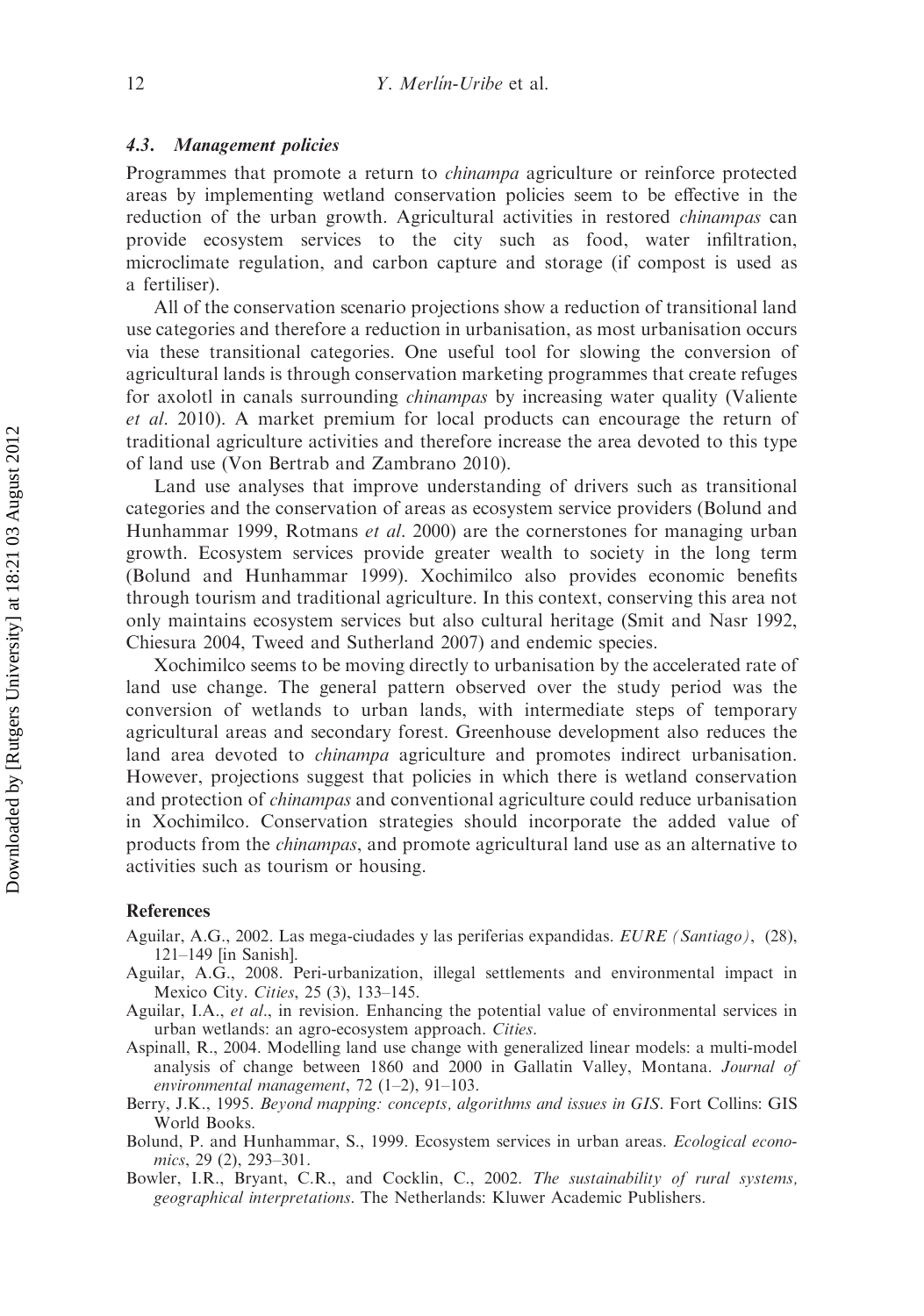- Chiesura, A., 2004. The role of urban parks for the sustainable city. Landscape and urban planning, 68 (1), 129–138.
- Chuvieco, E., 2002. Teledetección ambiental: la observación de la tierra desde el espacio. Barcelona: Ariel Ciencia.
- Contreras, V., et al., 2009. Recent decline and potential distribution in the last remnant area of the microendemic Mexican axolotl (Ambystoma mexicanum). Biological conservation, 142 (12), 2881–2885.
- Crotte, A., Graham, J., and Noland, B., 2011. The role of metro fares, income, metro quality of service and fuel prices for sustainable transportation in Mexico City. International journal of sustainable transportation, (5), 1–24.
- De Groot, R.S., Wilson, M.A., and Boumans, R.M., 2002. A typology for the classification, description and valuation of ecosystem functions, goods and services. Ecological economics, 41 (3), 393–408.
- Foley, J., et al., 2005. Global consequences of land use. Science, 309 (5734), 570.
- González-Pozo, A., 2010. Las Chinampas de Xochimilco al despuntar el siglo XXI: inicio de su catalogación (The Chinampas of Xochimilco at the dawn of the XXI century: the beginning of the catalogin). México DF: Universidad Autónoma Metropolitana [in Spanish].
- INEGI (Instituto Nacional de Estadística, Geografía e Informática), 2000. Ortophotos digitales. México DF: Instituto Nacional de Estadística, Geografía, e Informática.
- Jiménez-Osorino, J., et al., 1990. Past, present and future of the chinampas. Maya Sustainability. Report No. 1. Riverside: University of California.
- Kumar, P., 2009. Assessment of economic drivers of land use change in urban ecosystems of Delhi, India.  $AMBIO:$  A journal of the human environment, 38  $(1)$ , 35–39.
- Lambin, E.F., et al., 2001. The causes of land-use and land-cover change, moving beyond the myths. Global environmental change, 11 (4), 261–269.
- Losada, H., et al., 1998. Urban agriculture in the metropolitan zone of Mexico City, changes over time in urban, suburban and peri-urban areas. Environment and urbanization, 10 (2), 37.
- Losada, H., et al., 2000. Urban agriculture in Mexico City. Functions provided by the use of space for dairy based livelihoods. Cities, 17 (6), 419–443.
- Marshall, C.H., Pielke, R.A., and Steyaert, L.T., 2003. Wetlands, crop freezes and land-use change in Florida. Nature, 426 (6962), 29–30.
- Merlín-Uribe, Y., 2009. Evaluación de dos sistemas de manejo de recursos naturales de Xochimilco con indicadores de sustentabilidad. MSc thesis, Instituto de Ecología A.C.
- Musaoglu, N., et al., 2006. Use of remotely sensed data for analysis of land-use change in a highly urbanized district of Mega City, Istanbul. Journal of environmental science and health, Part A, 41, 2057–2069.
- Prol-Ledesma, R., Uribe-Alcantara, E., and Diaz-Molina, O., 2002. Use of cartographic data and Landsat TM images to determine land use change in the vicinity of Mexico City. International journal of remote sensing, 23 (9), 1927–1933.
- Rojas, T., 1991. La agricultura en la época prehispánica in La agricultura en tierras mexicanas desde sus orígenes hasta nuestros días (Agriculture in pre-Hispanic period. Mexican agriculture from its origins to the present day). México DF: Consejo Nacional para la Cultura y las Artes-Grijalbo, 15–138 [in Spanish].
- Rojas, T., 2004. Las cuencas lacustres del Altiplano Central (Central high plain lacustrine basins). Arqueología mexicana, 12 (68), 20–27. [in Spanish].
- Rotmans, J., van Asselt, M., and Vellinga, P., 2000. An integrated planning tool for sustainable cities. Environmental impact assessment review, 20 (3), 265–276.
- Siemens, A.H., 2004. Modeling the tropical wetland landscape and adaptations. Agriculture and human values, 21, 243–254.
- SMA (Secretaria de Medio Ambiente), 2007. Agenda ambiental de la Ciudad de México (Environmental program of Mexico city). México DF: Secretaría del Medio Ambiente, [in Spanish].
- Smit, J. and Nasr, J., 1992. Urban agriculture for sustainable cities: using wastes and idle land and water bodies as resources. Environment and urbanization, 4, 141–152.
- Swinton, S.M., et al., 2007. Ecosystem services and agriculture, cultivating agricultural ecosystems for diverse benefits. *Ecological economics*, 64 (2), 245–252.
- Torres-Lima, P. and Burns, A., 2002. Regional culture and urban agriculturalists of Mexico City. Anthropologica, (44), 247–256.